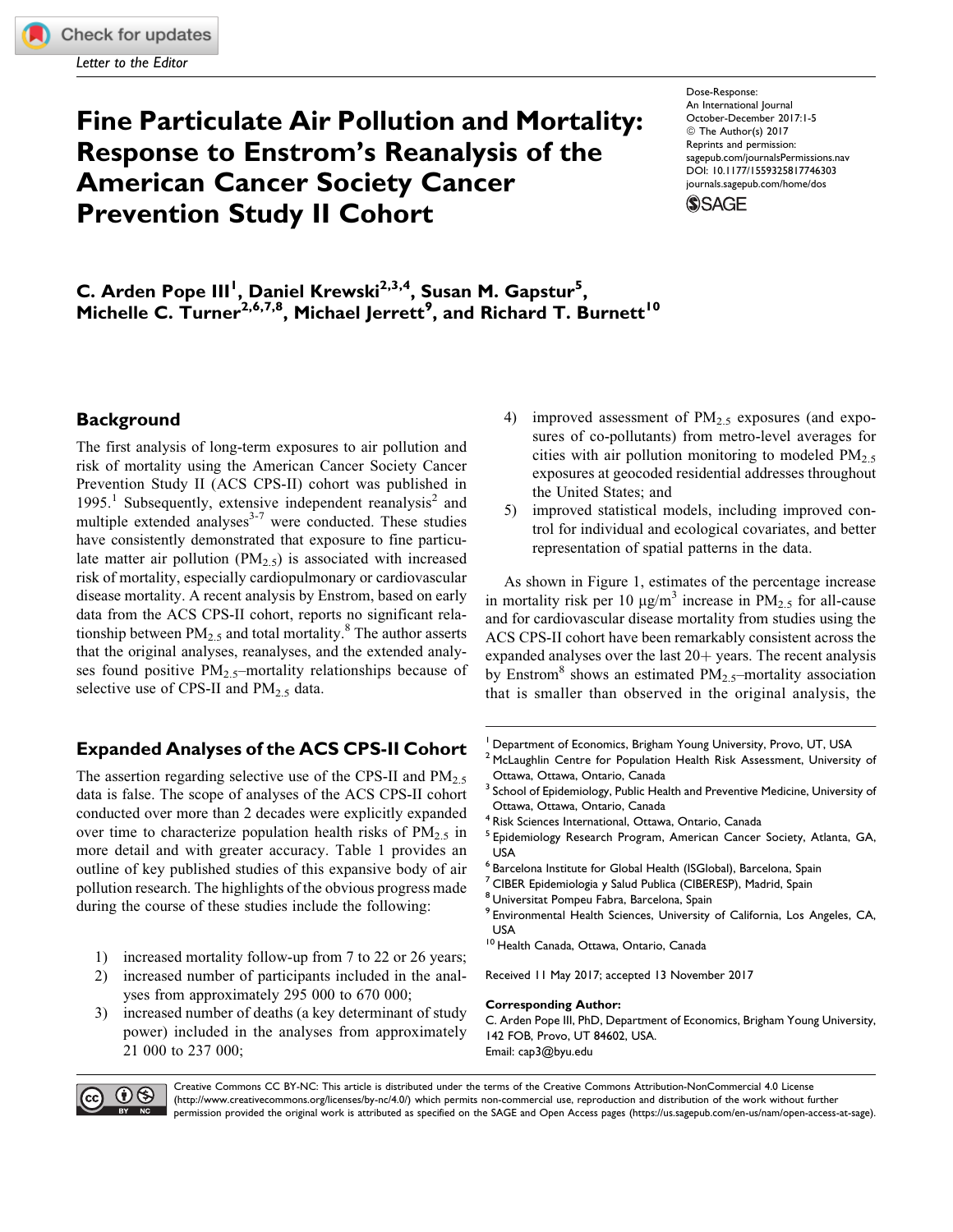| Citation                                                                                                                       | Authors                       | (Deaths) for Key PM Measures<br>Approx. No. Participants                                                                                                 | Geographic Units of Exposure                                                                                     | Years of Fol-<br>low-Up          | Comments                                                                                                                                                                                                                                                                                                            |
|--------------------------------------------------------------------------------------------------------------------------------|-------------------------------|----------------------------------------------------------------------------------------------------------------------------------------------------------|------------------------------------------------------------------------------------------------------------------|----------------------------------|---------------------------------------------------------------------------------------------------------------------------------------------------------------------------------------------------------------------------------------------------------------------------------------------------------------------|
| Health Effects Institute 2000; HEI<br>Am J Respir Crit Care Med.<br>1995; 151:669-674.<br>Special Report. <sup>2</sup>         | Krewski et al<br>ಸ<br>Pope et | PM <sub>2.5</sub> : 300 000 (23 000)<br>PM <sub>2.5</sub> : 295 000 (21 000)<br>SO <sub>4</sub> : 550 000 (39 000)<br>SO <sub>4</sub> : 559 000 (43 000) | 151 metro areas in the United States<br>151 metro areas in the United States<br>50 metro areas<br>50 metro areas | 7 (1982-1989)<br>7 (1982-1989)   | Original analysis. Mortality, especially cardiopulmonary, associated with<br>Independent reanalysis that substantively reproduced original results,<br>developed improved modeling, and provided substantial sensitivity<br>$PM_{2.5}$ and $SO_4$                                                                   |
| JAMA. 2002;287:1132-1141. <sup>3</sup>                                                                                         | ಸ<br>Pope et a                | PM <sub>2.5</sub> : 500 000<br>SO <sub>4</sub> : 560 000                                                                                                 | in the United States<br>149 metro areas<br>II6 metro areas                                                       | 16 (1982-1998)                   | All-cause, lung-cancer, and cardiopulmonary mortality, associated with<br>PM <sub>2.5</sub> and SO <sub>4</sub> . Improved statistical modeling, including random<br>analysis<br>effects                                                                                                                            |
| Circulation. 2004;109:71-77.9                                                                                                  | Pope et al                    | PM <sub>2.5</sub> : 500 000                                                                                                                              | 116 metro areas in the United States                                                                             | 16 (1982-1998)                   | PM <sub>2.5</sub> associated with cardiovascular mortality. Evidence of                                                                                                                                                                                                                                             |
| Epidemiology. 2005;16:727-736. <sup>10</sup>                                                                                   | Jerrett et al                 | PM <sub>2.5</sub> : 23 000 (6000)                                                                                                                        | 267 zip code areas in metro Los                                                                                  | 18 (1982-2000)                   | Relatively large PM <sub>2.5</sub> associations with all-cause, lung-cancer, and<br>pathophysiological pathways of disease explored<br>cardiopulmonary mortality                                                                                                                                                    |
| Lancet. 2009;374:2091-2103. <sup>11</sup>                                                                                      | Smith et al                   | carbon: 350 000 (93 000)<br>PM <sub>2.5</sub> , SO <sub>4</sub> , and elemental                                                                          | 86 metro areas in the United States<br>Angeles                                                                   | 18 (1982-2000)                   | elemental carbon. Correlations across pollutants make independent<br>Cardiopulmonary mortality was associated with PM <sub>2.5</sub> , SO <sub>4</sub> , and<br>estimates difficult                                                                                                                                 |
| Health Effects Institute 2009; Research Krewski et al<br>N Engl J Med. 2009;360:1085-1095. <sup>5</sup><br>Report Number 140.4 | Jerrett et al                 | PM <sub>2.5</sub> : 450 000 (118 000)<br>PM <sub>2.5</sub> : 500 000<br>SO <sub>4</sub> : 560 000                                                        | 147 metro areas in the United States<br>86 metro areas in the United States<br>Il6 metro areas                   | 18 (1982-2000)<br>18 (1982-2000) | All-cause, lung-cancer, and cardiopulmonary mortality associated with<br>Evaluated associations with ozone, independent of PM <sub>2.5</sub> , however,<br>PM <sub>2.5</sub> and SO <sub>4</sub> even controlling for ecologic covariates                                                                           |
| Am J Respir Crit Care Med.<br>2011;184:1374-1381. <sup>12</sup>                                                                | Turner et al                  | PM <sub>2.5</sub> : 178 000 never smokers                                                                                                                | II7 metro areas in the United States                                                                             | 26 (1982-2008)                   | Long-term exposure to PM <sub>2.5</sub> pollution was associated with small but<br>PM <sub>2.5</sub> -mortality associations were observed as in previous studies                                                                                                                                                   |
| Am J Respir Crit Care Med.<br>2013;188:593-599.13                                                                              | errett et al                  | (1000 lung cancer deaths)<br>PM <sub>2.5</sub> : 74 000 (20 000)                                                                                         | Modeled exposures at geocoded<br>home addresses throughout<br>California                                         | 18 (1982-2000)                   | mortality risk was associated with air pollution, including PM <sub>2.5</sub><br>Based on individualized exposure assignments at home addresses,<br>significant increase in risk of lung cancer mortality                                                                                                           |
| Am J Epidemiol. 2014;180:1145-1149. <sup>14</sup> Turner et al                                                                 |                               | PM <sub>2.5</sub> : 430 000                                                                                                                              | throughout the United States<br>geocoded home addresses<br>Modeled PM <sub>2.5</sub> exposures at                | 6 (1982-1988)                    | Evaluated the interactions between cigarette smoking and PM <sub>2.5</sub><br>exposures for lung cancer mortality                                                                                                                                                                                                   |
| Circulation Res. 2015;116:108-115. <sup>6</sup>                                                                                | Pope et al                    | PM <sub>2.5</sub> : 670 000 (237 000)                                                                                                                    | throughout the United States<br>geocoded home addresses<br>Modeled PM <sub>2.5</sub> exposures at                | 22 (1982-2004)                   | cohort and large number of deaths, the statistical precision of the<br>The associations between all-cause and cardiovascular mortality and<br>PM <sub>2.5</sub> were similar to previous studies but, given the very large<br>estimate was remarkable                                                               |
| Environ Health Perspect. 2016;124:785- Thurston et al PM <sub>2.5</sub> : 446 000<br>- 794. <sup>15</sup>                      |                               |                                                                                                                                                          | 100 metro areas in the United States                                                                             | 22 (1982-2004)                   | fuel combustion, especially coal burning and traffic were associated<br>Evaluated source-related components of PM <sub>2.5</sub> . Exposures from fossil<br>with increased ischemic heart disease mortality                                                                                                         |
| Am J Respir Crit Care Med.<br>2016;193:1134-1142. <sup>16</sup>                                                                | Turner et al                  | PM <sub>2.5</sub> : 670 000 (237 000)                                                                                                                    | throughout the United States<br>geocoded home addresses<br>Modeled PM <sub>2.5</sub> exposures at                | 22 (1982-2004)                   | associated with PM <sub>2.5</sub> (both near-source and regional) as observed<br>The focus of this study was on ozone exposure but mortality was                                                                                                                                                                    |
| Environ Res. 2017;154:304-310. <sup>17</sup>                                                                                   | Turner et al                  | Current or never smokers<br>PM <sub>2.5</sub> : 429 000 (146 000)                                                                                        | throughout the United States<br>geocoded home addresses<br>Modeled PM <sub>2.5</sub> exposures at                | 22 (1982-2004)                   | Evaluated interactions between cigarette smoking and PM <sub>2.5</sub> , PM <sub>2.5</sub> was<br>smokers and never smokers with evidence for a small additive<br>associated with all-cause and cardiovascular mortality in both<br>previously                                                                      |
| Environ Health Perspect. 2017;125:552- Jerrett et al<br>559.7                                                                  |                               | PM <sub>2.5</sub> : 670 000 (237 000)                                                                                                                    | throughout the United States<br>geocoded home addresses<br>Modeled PM <sub>2.5</sub> exposures at                | 22 (1982-2004)                   | PM <sub>2.5</sub> exposures assigned to using 7 exposure models and 11 exposure<br>sensing exposure estimates; larger effects observed using exposure<br>estimates. PM <sub>2.5</sub> -mortality risks were observed using all of the<br>exposure models. Smaller associations observed using remote<br>interaction |
| Dose-Response. 2017;15(1):1-12.8                                                                                               | Enstrom                       | PM <sub>2.5</sub> : 270 000 (16 000)                                                                                                                     | 85 counties in the United States                                                                                 | 6 (1982-1988)                    | Asserted no significant mortality associations using "best" PM <sub>2.5</sub> data<br>models that included ground-based information                                                                                                                                                                                 |
| Abbreviations: ACS CPS II, American Cancer Society Cancer Prevention Study II;                                                 |                               |                                                                                                                                                          | PM <sub>2.5</sub> , particulate matter air pollution.                                                            |                                  |                                                                                                                                                                                                                                                                                                                     |

Table 1. Overview of Key Studies of Particulate Matter Air Pollution and Risk of Mortality Using the ACS CPS-II Cohort. Table 1. Overview of Key Studies of Particulate Matter Air Pollution and Risk of Mortality Using the ACS CPS-II Cohort.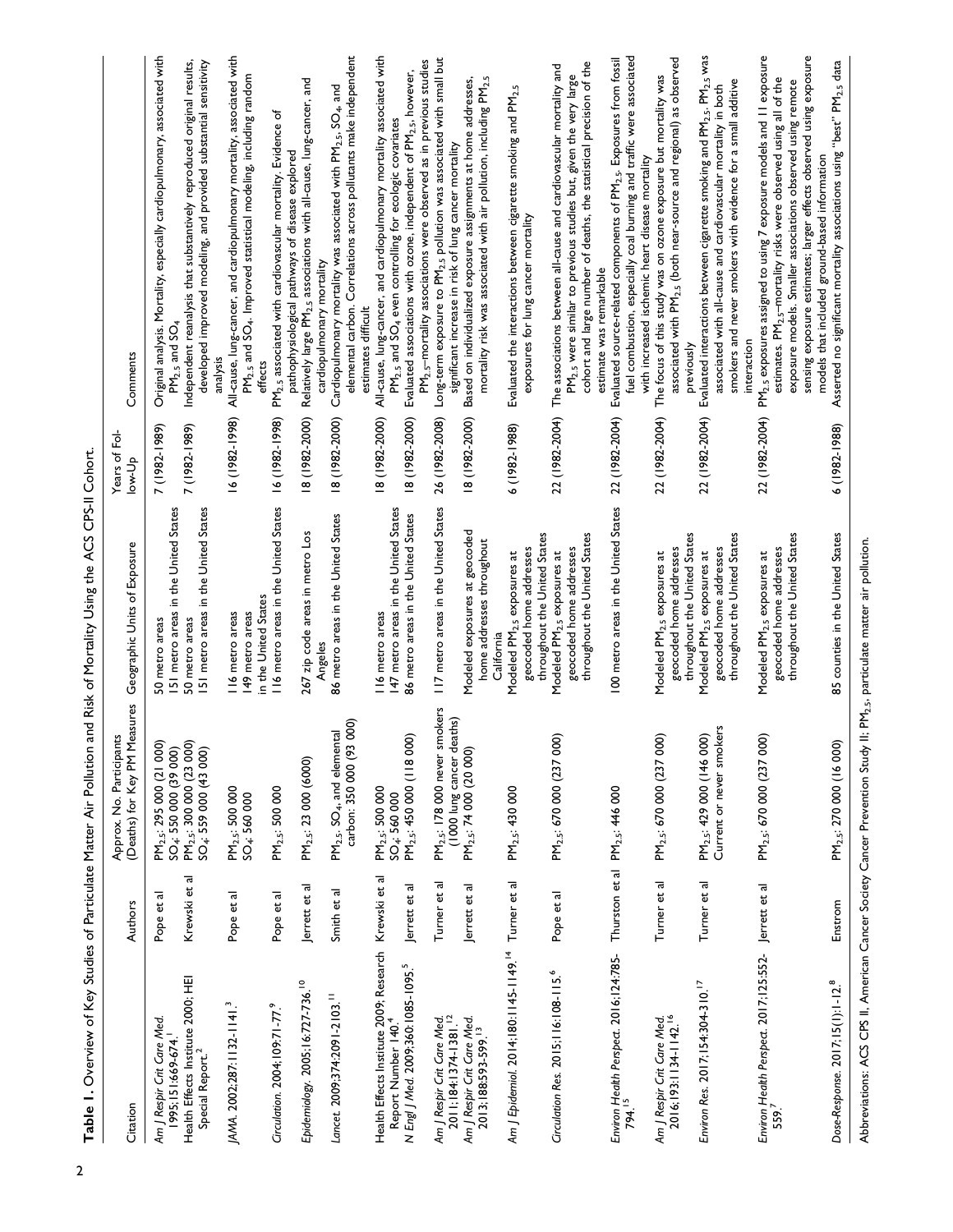

Figure 1. Nationwide estimates of percentage increase in mortality risk per 10  $\mu$ g/m<sup>3</sup> increase in PM<sub>2.5</sub> from various published studies using the ACS CPS-II cohort (indicated by circles) with comparison estimates from meta-analysis of the literature (indicated by diamonds). The size of the circles is relative to the length of the follow-up period. Gray and white circles indicate metro-level and county-level geographic units of exposure, respectively. Black circles indicate that exposures were modeled at geocoded residential addresses. Asterisks indicate that, in addition to controlling for individual covariate, the models also controlled for ecological covariates. Note. (1) Krewski et al<sup>2</sup> report the results of an independent, confirmatory reanalysis of the ACS cohort organized by the Health Effects Institute. (2) In the investigation of alternative measures of PM<sub>2.5</sub> conducted by Jerrett et al,<sup>7</sup> the highest quality models (those with the lowest AIC) produced the highest risk estimates; remote sensing models with no ground-based data produced the lowest risk estimates, likely because of greater exposure misclassification. (3) The lowest risk estimate reported by Enstrom<sup>8</sup> is based on a dated and short follow-up of the ACS cohort and is likely subject to exposure mismatching. ACS CPS II indicates American Cancer Society Cancer Prevention Study II; PM<sub>2.5</sub>, particulate matter air pollution.

reanalysis, multiple subsequent extended analyses, or metaanalyses of studies throughout the world.<sup>18</sup>

## Deficiencies in Enstrom's Reanalysis

Enstrom's recently published analysis<sup>8</sup> is the least advanced analysis of the ACS CPS-II cohort to date (see Table 1). The Enstrom's analysis uses a data set with a shorter follow-up period, fewer participants, and fewer deaths than any previous  $PM_{2.5}$ -mortality analyses that used the CPS-II cohort, including the original 1995 analysis. He controls for a relatively limited number of individual-level covariates and does not control for any ecologic covariates. Moreover, the key deficiency in the Enstrom's reanalysis is the absence of advanced modeling approaches for exposure assessment that have been developed over the last 2 decades. Estimates of  $PM_2$ <sub>5</sub>–mortality associations are affected by the quality of the  $PM_{2.5}$  data and the accuracy of matching participants and exposures. In a recent analysis,<sup> $\theta$ </sup> we evaluated PM<sub>2.5</sub> exposures using multiple exposure assessment methods. Figure 1 illustrates that there were significant  $PM_{2.5}$ -mortality risk associations for all  $PM<sub>2.5</sub>$  measures, but the associations were lower for the presumably less accurate measures that used remote sensing without ground-based data. Based on measures of model quality, the  $PM<sub>2.5</sub>$  exposure values that best fit (lowest Akaike Information Criteria, AIC) the data resulted in relatively larger  $PM_{2.5}$ -mortality associations (see Figure 1). In contrast,

Enstrom<sup>8</sup> asserts that he estimates smaller  $PM_{2.5}$ -mortality associations because he uses the "best"  $PM_{2.5}$  data. He provides neither evidence in support of this assertion nor any measures of the relative quality of models using alternative  $PM_{2.5}$  data. It is not clear how or why his "IPN"  $PM_{2.5}$  data differ from the "Health Effects Institute"  $PM_{2.5}$  data—especially given that these data come from the same monitoring network.

Furthermore, Enstrom's PM<sub>2.5</sub> exposure assessment is likely subject to greater exposure misclassification because of inadequate assignment of geographic units of exposure. Although other published ACS CPS-II studies assigned geographic areas of exposure based on participants' residence information, the Enstrom's analysis used the ACS Division and Unit numbers to assign  $PM<sub>2.5</sub>$  exposures (see letter from ACS). The ACS Division and Unit numbers, however, were for the ACS volunteers that recruited the participants. These volunteers did not always live in the same area or even in the same state as the participants. Enstrom does not document the extent of this participant-exposure mismatching, but it has the potential for substantial exposure misclassification and resultant attenuation bias. Our published research using the ACS CPS-II data is based on participant-exposure matching that is accurate, includes highly spatially resolved exposure models, and utilizes ground-based monitoring and land use data.

An inexplicable deficiency of the Enstrom's article is its inadequate documentation of the relevant and extensive peerreviewed literature. References provided in the article largely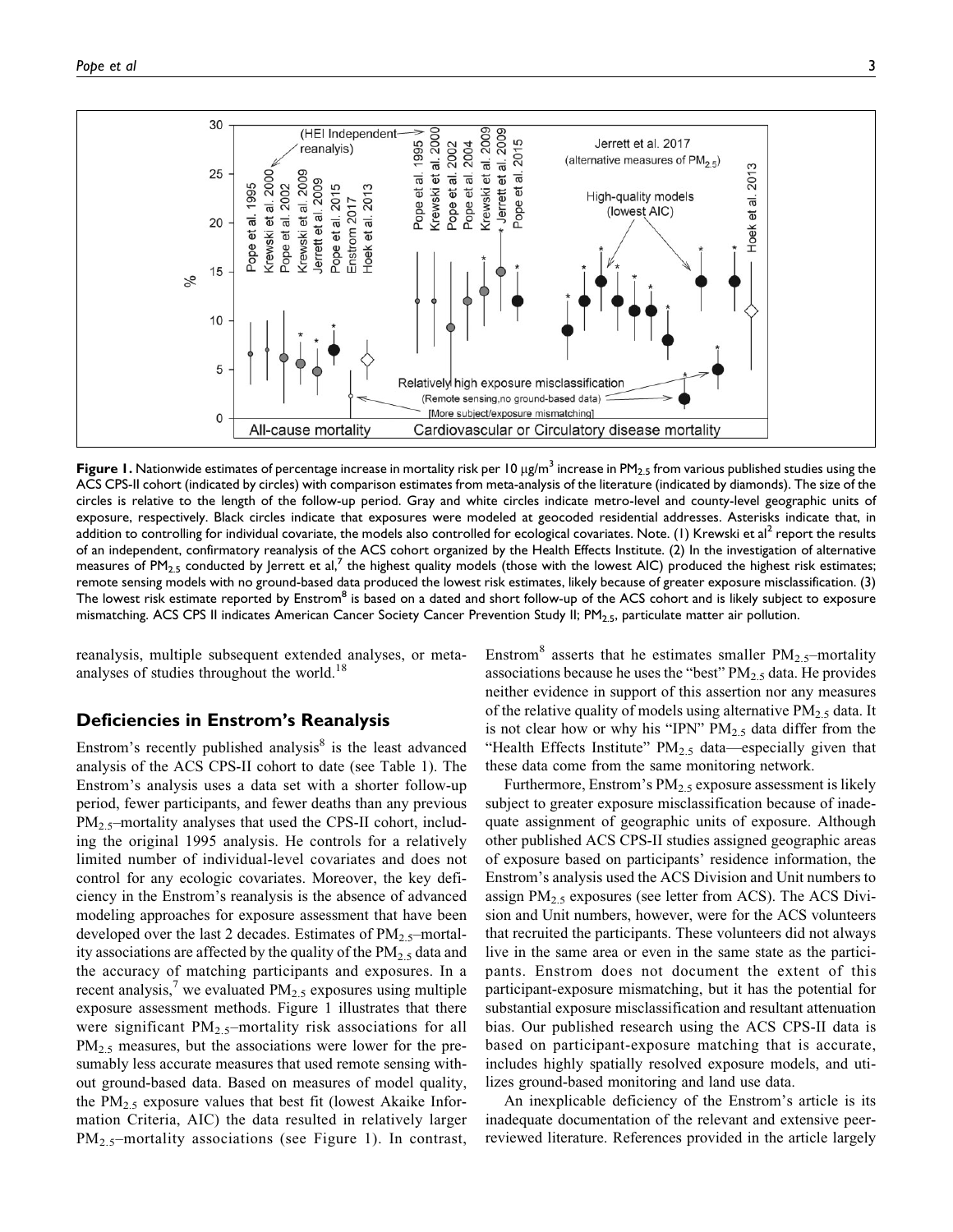include an unconventional mix of unpublished and non-peerreviewed correspondence (including letters, e-mails, and transcript of a teleconference call), presentation slides, press releases, and a compilation of manuscript rejections. Key published extended analyses of the ACS CPS-II cohort,  $3,5,6,7,9-17$ studies of other cohorts, $18-31$  or even major reviews and evaluations of the literature<sup>32,33</sup> are not cited or discussed.

### Broader Evidence

The  $PM_{2.5}$ -mortality associations observed from the various analyses of the ACS CPS-II cohort are consistent with a much broader body of evidence from other studies. As examples, these include studies of other cohorts from the United States<sup>19-26</sup> Europe,<sup>27-29</sup> and Canada.<sup>30,31</sup> In addition, metaanalytic estimates of the  $PM_{2.5}$ -mortality associations based on a 2013 meta-analysis of the overall literature<sup>18</sup> are also provided for comparison purposes in Figure 1.

Previous studies of the ACS CPS-II cohort consistently demonstrated  $PM_{2.5}$ -mortality associations with cardiovascular mortality.<sup>7,9</sup> There has also been substantial work in exploring and understanding the biological pathways and mechanisms linking  $PM<sub>2</sub>$ , exposures and cardiovascular disease and death.<sup>32-35</sup> Similarly, the ACS CPS-II cohort has demonstrated  $PM_{2.5}$ -mortality associations with lung cancer mortality,<sup>3,12,14</sup> and recently, the International Agency for Research on Cancer concluded, based on multiple sources of evidence, that particulate matter in outdoor air pollution is a cause of human lung cancer (group  $1$ ).<sup>36</sup> Enstrom<sup>8</sup> presents no results for cardiovascular or lung cancer mortality and largely dismisses the substantial and growing literature regarding relevant pathophysiological pathways and related biological mechanisms.

The Global Burden of Diseases, Injuries, and Risk Factors Study 2015 (conducted by the Institute for Health Metrics and Evaluation) identified ambient  $PM_{2.5}$  air pollution as the 5th leading risk factor for global mortality, contributing to approximately 4.2 million deaths in  $2015^{37,38}$  These results are based on recent and comprehensive estimates from ACS CPS-II cohort studies and 23 other peer-reviewed studies of longterm exposure to  $PM<sub>2.5</sub>$  and mortality from cause-specific cardiovascular and respiratory disease and lung cancer. These results underscore the importance of  $PM_{2.5}$  as a substantial determinant of mortality in the general population. Consequently, these results also suggest substantial health benefits from further reductions in ambient air pollution.

In summary, we welcome thoughtful criticism of our research. But the study by Enstrom does not contribute to the larger body of evidence on the health effects of  $PM_{2.5}$ , as it does not utilize adequate approaches for exposure assessment, suitable methods for linking participants to exposure, and sufficient statistical control for potential confounding factors and fails to recognize the larger body of evidence on  $PM<sub>2</sub>$ , exposure and disease risk.

#### Declaration of Conflicting Interests

The author(s) provided the following declaration of interests with respect to the research, authorship, and/or publication of this article: Daniel Krewski reports to serving as Chief Risk Scientist and CEO at Risk Sciences International [\(http://www.risksciences.com\)](http://www.risksciences.com), a Canadian company established in 2006 in partnership with the University of Ottawa conducting work in air quality risk assessment for both public and private sector clients. He also holds an Industrial Research Chair in Risk Science under a peer-reviewed university–industry partnership program administered by the Natural Sciences and Engineering Research Council of Canada, which involves methodological research in air pollution risk assessment. He also recently served as Chair of the US Health Effects Institute Diesel Epidemiology Panel, which conducted an evaluation of recent epidemiological evidence on quantitative risk assessment of diesel emissions and lung cancer. Michelle C. Turner reports personal fees from ICF Incorporated, LLC, outside this work.

#### Funding

The author(s) disclosed receipt of the following financial support for the research, authorship, and/or publication of this article: The American Cancer Society funded the creation, maintenance, and follow-up of the Cancer Prevention Study II cohort. C. Arden Pope was funded by the Mary Lou Fulton Professorship, Brigham Young University. Daniel Krewski is the Natural Sciences and Engineering Research Council of Canada Chair in Risk Science at the University of Ottawa.

#### References

- 1. Pope CA 3rd, Thun MJ, Namboodiri MM, et al. Particulate air pollution as a predictor of mortality in a prospective study of U.S. adults. Am J Respir Crit Care Med. 1995;151(3 pt 1):669-674.
- 2. Krewski D, Burnett RT, Goldberg MS, et al. Reanalysis of the Harvard Six Cities Study and the American Cancer Society Study of Particulate Air Pollution and Mortality. Special Report, Health Effects Institute, Cambridge, MA; 2000.
- 3. Pope CA III, Burnett RT, Thun MJ, et al. Lung cancer, cardiopulmonary mortality and long-term exposure to fine particulate air pollution. JAMA. 2002;287(9):1132-1141.
- 4. Krewski D, Jerrett M, Burnett RT, et al. Extended Follow-Up and Spatial Analysis of the American Cancer Society Study Linking Particulate Air Pollution and Mortality. Research Report 140, Health Effects Institute, Boston MA; 2009.
- 5. Jerrett M, Burnett RT, Pope CA 3rd, et al. Long-term ozone exposure and mortality. N Engl J Med.  $2009;360(11)$ : 1085-1095.
- 6. Pope CA 3rd, Turner MC, Burnett RT, et al. Relationships between fine particulate air pollution, cardiometabolic disorders and cardiovascular mortality. Circ Res. 2015;116(1):108-115.
- 7. Jerrett M, Turner MC, Beckerman BS, et al. Comparing the health effects of ambient particulate matter estimated using groundbased versus remote sensing exposure estimates. Environ Health Perspect. 2017;125(4):552-559.
- 8. Enstrom JE. Fine particulate matter and total mortality in cancer prevention study cohort reanalysis. Dose-Response. 2017;15(1): 1-12.
- 9. Pope CA III, Burnett RT, Thurston GD, et al. Cardiovascular mortality and long-term exposure to particulate air pollution: epidemiological evidence of general pathophysiological pathways of disease. Circulation. 2004;109(1):71-77.